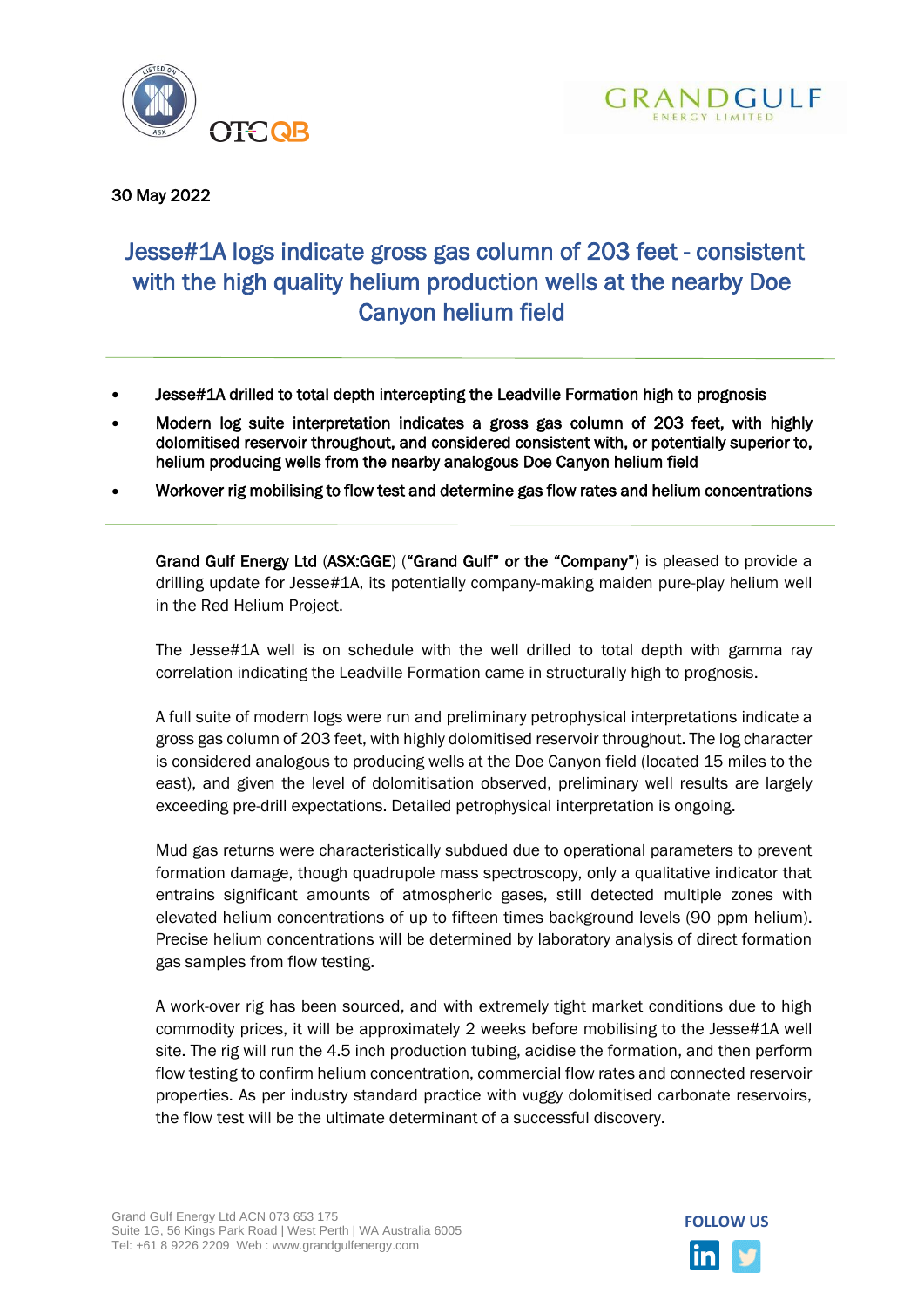



## Managing Director Dane Lance Commented:

*"The Jesse#1A initial log results from the primary Leadville Formation target indicating reservoir development and a large gas column analogous to the Doe Canyon helium field are highly encouraging and further confirmation of the technical basis of the Red Helium Project.*

*Similarly delivering the Jesse#1A drill program safely and on schedule, including the challenging Paradox Salt formations, demonstrates the quality of the drilling team and their operational planning.* 

*The program is moving to the critical completion and testing phase, in what will be an exciting time for the Company and its shareholders. Further work is also progressing on the independent prospects and leads in the Red Helium Project, as the Company continues to deliver on its planned work program."*

# About the Red Helium Project and Jesse#1A:

The Red Helium Project has a P50 gross prospective helium resource of 10.9bcf<sup>1</sup>, with the Jesse#1A well targeting one of four mature independent prospects within the Red Helium Project, with additional running room and deeper unexplored potential identified2.

The Jesse#1A well is located immediately adjacent to unutilised pipeline connected to the Lisbon helium processing plant (Lisbon), operated by Paradox Resources LLC (Paradox)<sup>3</sup>. Grand Gulf executed a Helium Offtake Agreement (Offtake) with Paradox in March 2022, providing a pathway to monetisation of a successful Jesse#1A with minimal time / CapEx.



Figure 1: Stylised cross section showing Jesse#1A, Doe Canyon helium field and historic gas samples



<sup>1</sup> *As announced on ASX on 8 December 2021.* The Company is not aware of any new information or data that materially affects the information included in the referenced ASX announcement and confirms that all material assumptions and technical parameters underpinning the estimates in the relevant market announcement continue to apply and have not materially changed.

<sup>2</sup> *ASX announcement 1 April 2022*

<sup>3</sup> *ASX announcement 16 March 2022*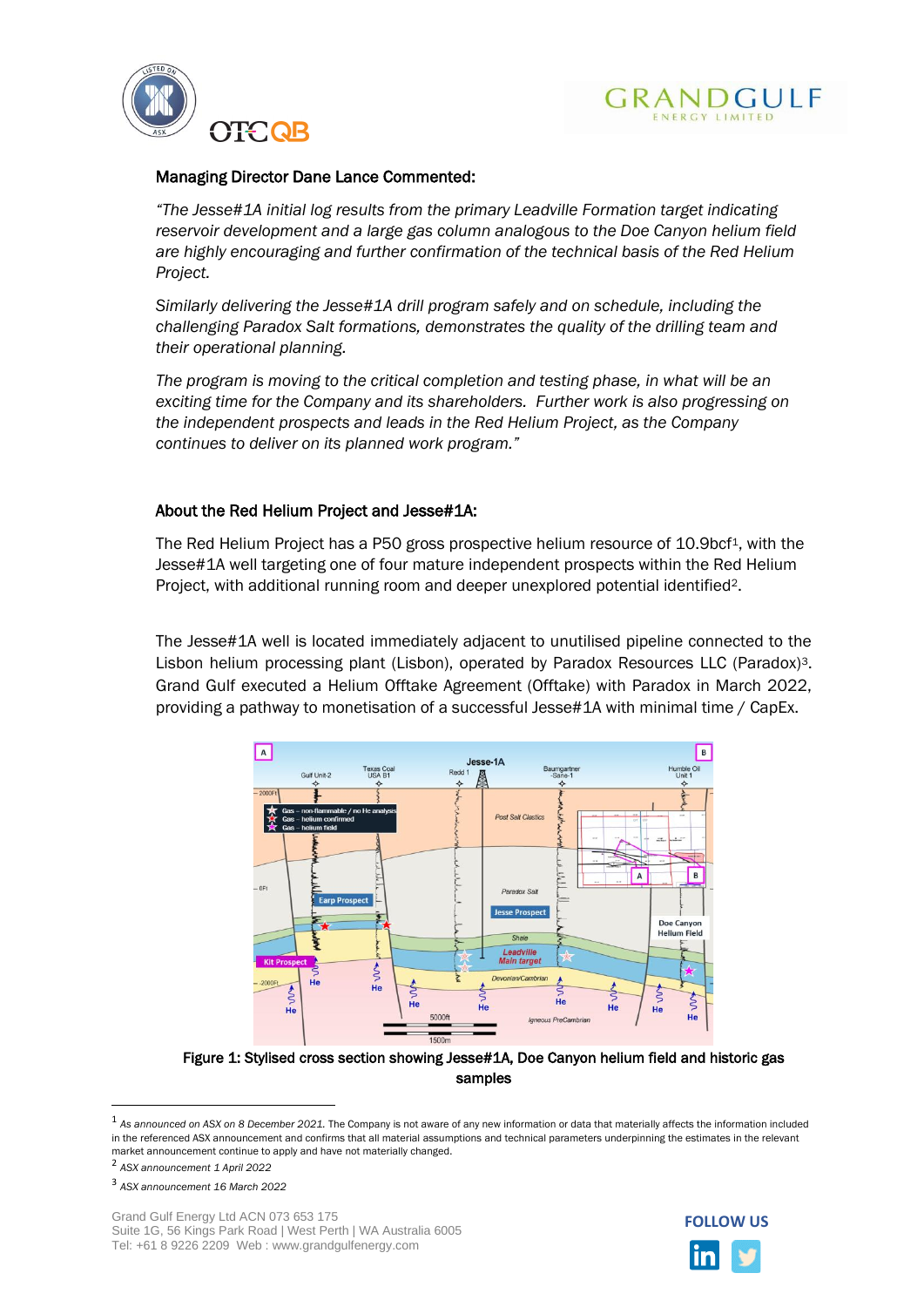





Figure 2: Jesse#1A location in the Valence AMI containing the Red Helium project with local pipelines showing the gas transport route to the Lisbon Helium Plant.

| Recoverable helium (bcf)              | P90 (1U) | P50 (2U) | P <sub>10</sub> (3U) |
|---------------------------------------|----------|----------|----------------------|
| Gross to Valence (28,046 gross acres) | 7.6      | 10.9     | 12.9                 |
| Net to Valence (18,959 net acres)     | 5.2      | 7.4      | 8.5                  |
| Net to GGE (earning 85% of Valence)   | 4.4      | 6.3      | 7 2                  |
| <b>Red Project Total</b>              | 7.9      | 20.8     | 57.6                 |

#### Table 1 – September 2021 Maiden Helium Prospective resource

The estimated quantities of helium that may potentially be recovered by the application of a future development project relate to undiscovered accumulations. These estimates have both an associated risk of discovery and a risk of development. Further exploration appraisal is required to determine the existence of a significant quantity of potentially moveable helium.

### *This ASX announcement has been authorised for release by the Board of Grand Gulf Energy Ltd.*

#### For more information about Grand Gulf Energy and its projects, contact:

Dane Lance Managing Director E: [info@grandgulfenergy.com](mailto:info@grandgulfenergy.com)

#### About Grand Gulf Energy:

Grand Gulf Energy Ltd (ASX:GGE) is an independent exploration and production company, headquartered in Australia, with operations and exploration in North America. The Red Helium project represents a strategic pivot to a pure-play helium exploration project, located in Paradox Basin, Utah, in the prolific Four Corners region. For further information please visit the Company's website at [www.grandgulfenergy.com](https://urldefense.proofpoint.com/v2/url?u=http-3A__www.grandgulfenergy.com_&d=DwMFAg&c=euGZstcaTDllvimEN8b7jXrwqOf-v5A_CdpgnVfiiMM&r=BfaCdXFdq7mPw0NJn2GjDJEErD4zvl-GywYRXjMLx-k&m=YrkeQmQuISfbQxLGZum2VC-dEwDW__c_Tb_3pcS3wrc&s=XfHef45CbHv6UHyfoGPlNFyNakBmSdCllRzOriFL96k&e=)

#### Competent Person's Statement:

The information in this report is based on information compiled or reviewed by Mr Keith Martens, Technical Director of Grand Gulf. Mr Martens is a qualified oil and gas geologist/geophysicist with over 45 years of Australian, North American, and other international executive oil and gas experience in both onshore and offshore environments. He has extensive experience of oil and gas exploration, appraisal, strategy development and reserve/resource estimation. Mr Martens has a BSc. (Dual Major) in geology and geophysics from The University of British Columbia, Vancouver, Canada.